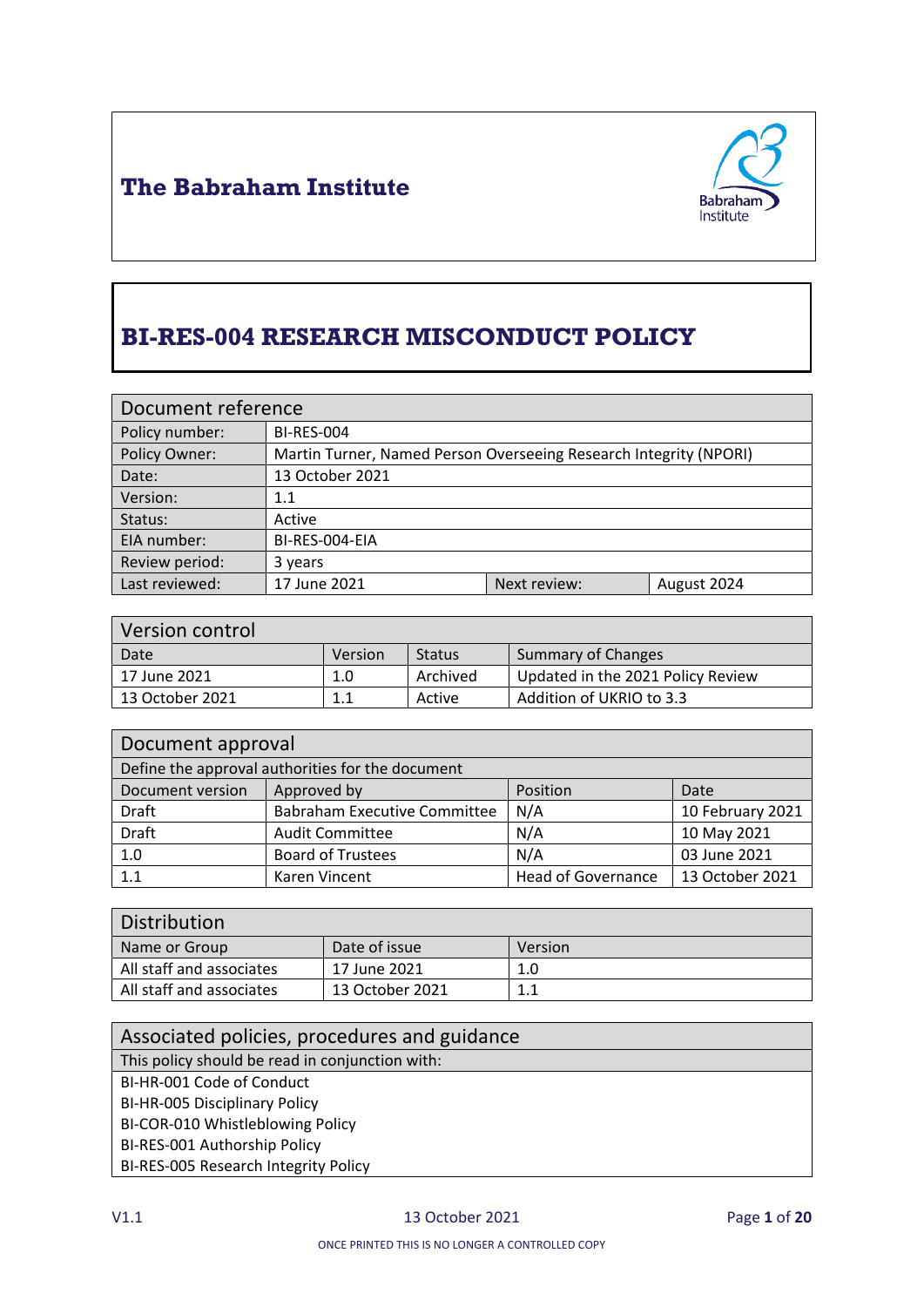Record Retention Policy (to follow)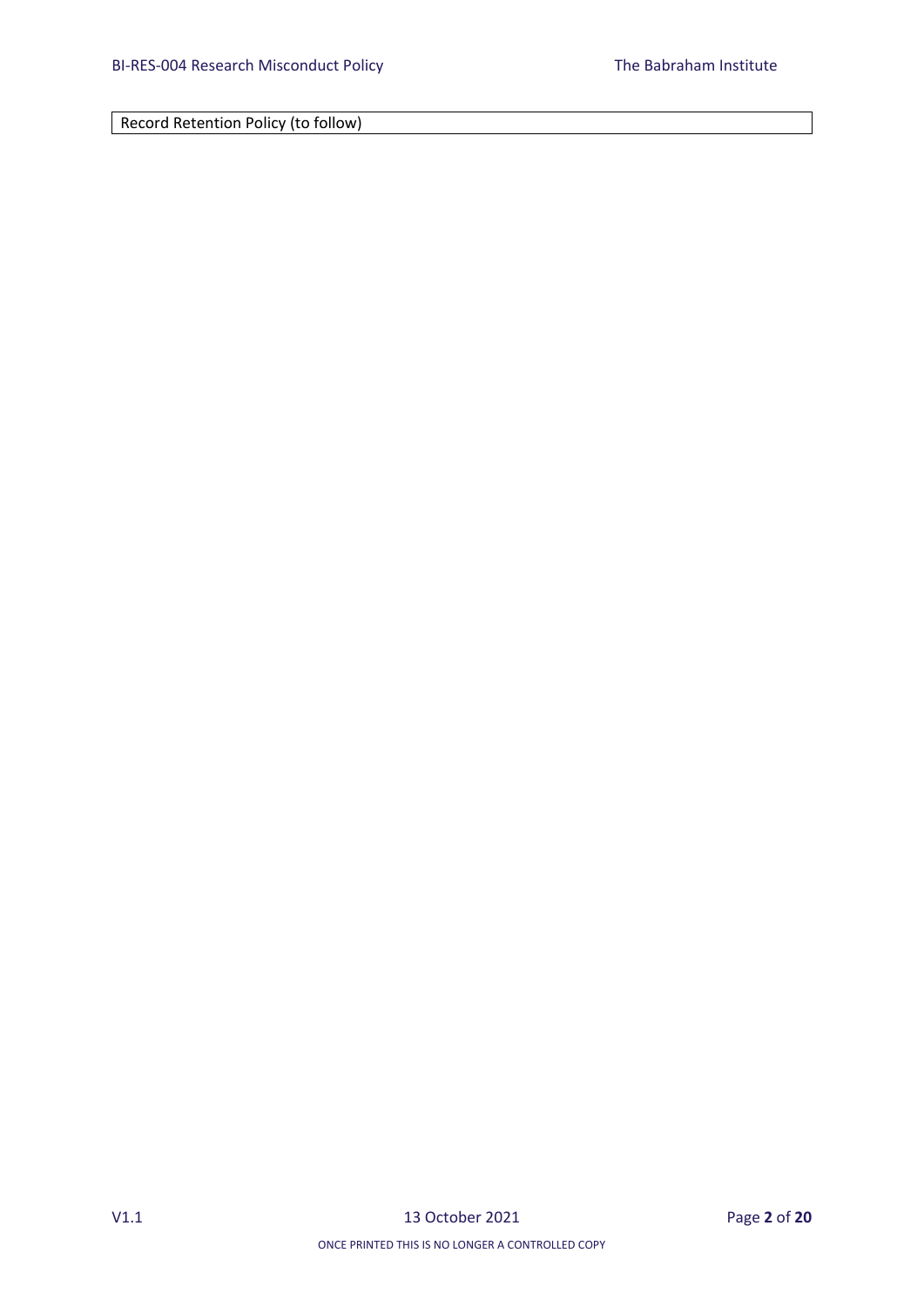## **Contents**

| 1.  |      |  |  |
|-----|------|--|--|
| 2.  |      |  |  |
| 3.  |      |  |  |
| 4.  |      |  |  |
| 5.  |      |  |  |
| 6.  |      |  |  |
| 7.  |      |  |  |
|     | 7.1. |  |  |
|     | 7.2. |  |  |
|     | 7.3. |  |  |
|     | 7.4. |  |  |
| 8.  |      |  |  |
|     | 8.1. |  |  |
|     | 8.2. |  |  |
| 9.  |      |  |  |
|     | 9.1. |  |  |
|     | 9.2. |  |  |
|     | 9.3. |  |  |
|     | 9.4. |  |  |
| 10. |      |  |  |
| 11. |      |  |  |
| 12. |      |  |  |
|     |      |  |  |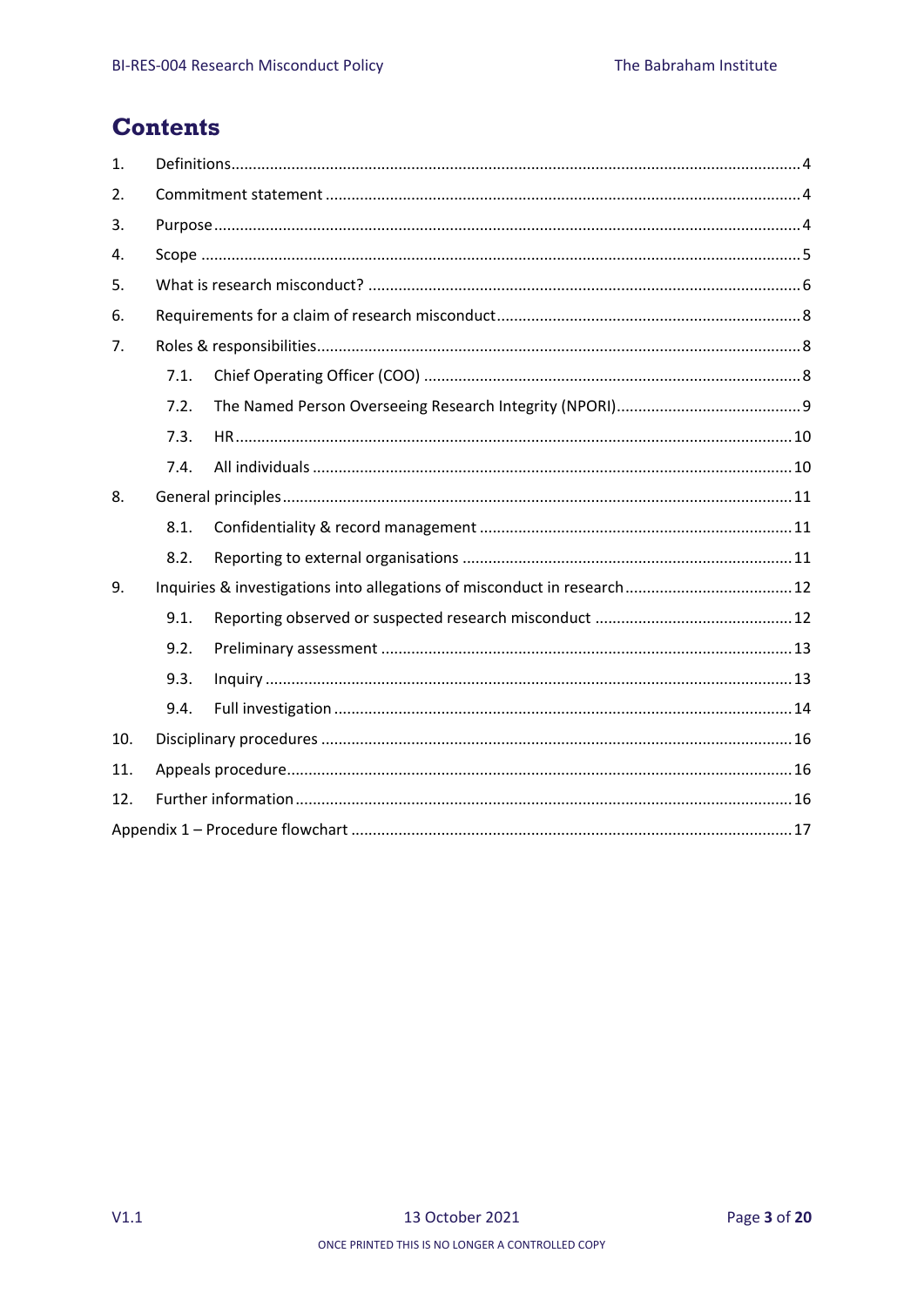### <span id="page-3-0"></span>**1. Definitions**

| "Research Misconduct" | Research misconduct can take many forms, including:<br>fabrication; falsification; plagiarism; failure to meet legal,<br>ethical and professional obligations; misrepresentation; and<br>dealing with allegations of misconduct inappropriately.<br>Honest errors and differences in, e.g., research methodology<br>or interpretations, do not constitute research misconduct.<br>See Section 5 for further detail. |
|-----------------------|---------------------------------------------------------------------------------------------------------------------------------------------------------------------------------------------------------------------------------------------------------------------------------------------------------------------------------------------------------------------------------------------------------------------|
| "Employee"            | Institute employees on Institute or Babraham Institute<br>Enterprise Ltd (BIE) terms and conditions, Institute<br>employees on BBSRC or other terms and conditions, and<br>Research Fellows on Institute terms and conditions.                                                                                                                                                                                      |
| "Staff"               | Employees and Babraham Institute registered PhD students.                                                                                                                                                                                                                                                                                                                                                           |
| "Associate"           | Research Fellows (honorary), Honorary Members of Faculty,<br>visiting students, visiting researchers and workers, (including<br>consultants and secondees), and workers provided by a<br>third party / contractors.                                                                                                                                                                                                 |
| "Complainant"         | The person who has reported research misconduct using<br>this policy.                                                                                                                                                                                                                                                                                                                                               |
| "Respondent"          | A member of staff or an associate of the Institute who has<br>been reported using this policy.                                                                                                                                                                                                                                                                                                                      |

## <span id="page-3-1"></span>**2. Commitment statement**

- 2.1. At the Babraham Institute our mission is to be an international leader in research focusing on basic cell and molecular biology with an emphasis on healthy ageing through the human lifecycle.
- 2.2. We are committed to maintaining high standards in all areas of our research; to that end, we will strive to ensure that all funding is used appropriately (and in accordance with all regulations and requirements) to produce reproducible science that is well planned and well executed.
- 2.3. To maintain the high standards of research practice, the Institute will uphold the commitments outlined in Universities UK's Concordat to Support Research Integrity, including investigating and responding appropriately to research misconduct. This includes investigating research misconduct alleged to have been committed at the Institute even after the Respondent has left the Institute's employ.

## <span id="page-3-2"></span>**3. Purpose**

3.1. The purpose of this policy is: to comply with UK legislation and funder requirements; to reassure the public and ourselves that the highest standards of research are being upheld; to specify procedures and appropriate safeguards for handling research misconduct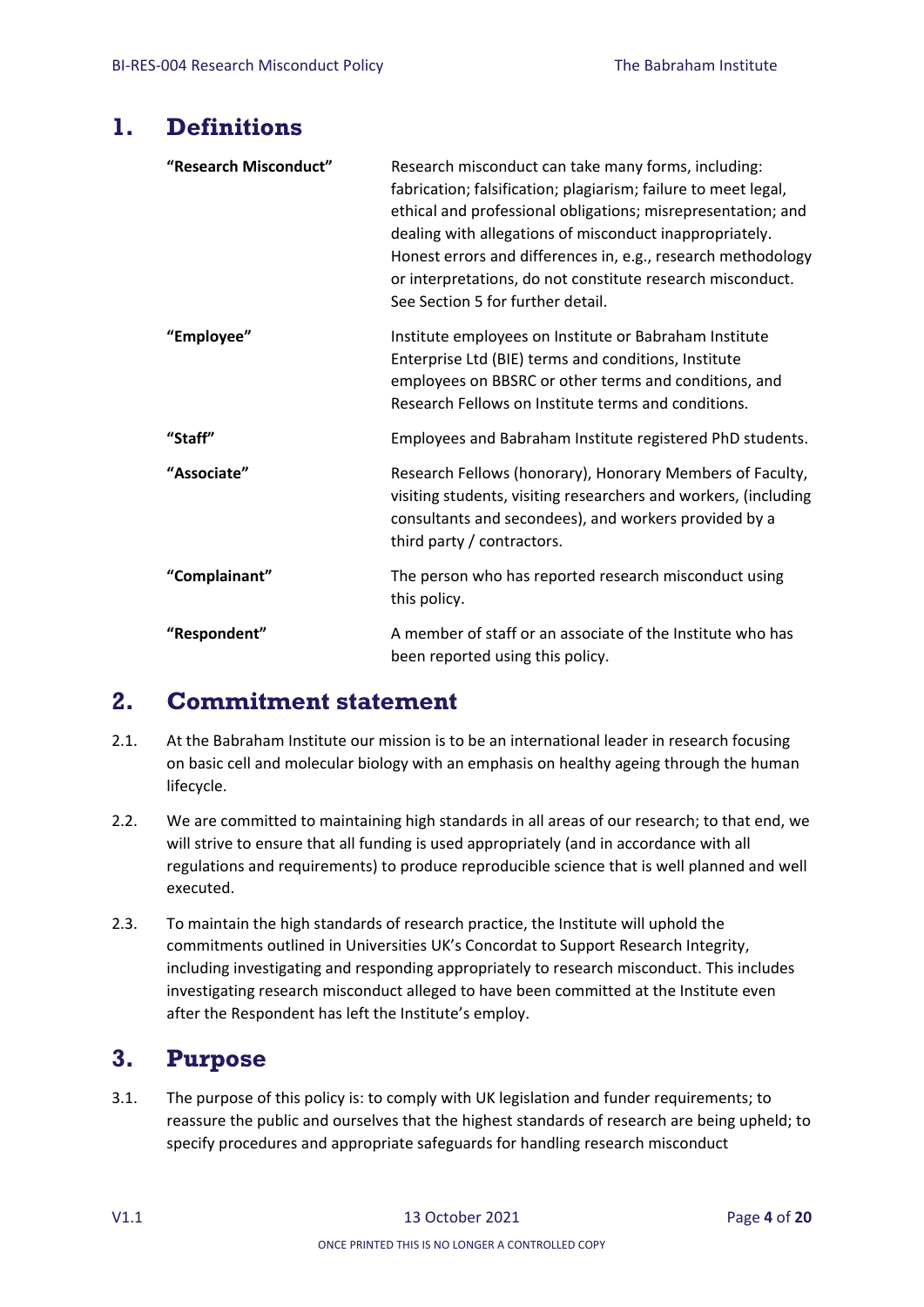investigations; and to foster an environment that supports responsible and ethical conduct in the performance of scientific research.

- 3.2. This policy does not replace the [Institute Code of Conduct \(BI-HR-001\) o](http://www.rcuk.ac.uk/documents/terms/CodeofConductPolicy-pdf/?.pdf)r the Disciplinary Policy (BI-HR-005), which should be read in conjunction with this policy, but is supplementary to them and specific to the area of research misconduct. Issues of malpractice should be raised via the process described in the Whistleblowing Policy (BI-COR-010). Whistleblowers retain the protection described in the Whistleblowing Policy, unless they are found to have raised a concern maliciously or vexatiously, in which case, disciplinary action may be initiated in line with the Disciplinary Policy (BI-HR-005).
- 3.3. The Institute strives to conduct research in line with funders' and regulators' policies and guidelines; these include but are not limited to the:
	- [Universities UK \(UUK\) Concordat to Support Research Integrity](https://www.universitiesuk.ac.uk/policy-and-analysis/reports/Documents/2019/the-concordat-to-support-research-integrity.pdf)<sup>1</sup>
	- **UKRI [Policy and Guidelines on Governance of Good Research Practice](https://www.ukri.org/wp-content/uploads/2020/10/UKRI-020920-RCUKPolicyGuidelinesGovernanceOfGoodResearchConduct.pdf)<sup>2</sup>**
	- UKRI-[BBSRC's guidance on Safeguarding](https://bbsrc.ukri.org/documents/safeguarding-good-scientific-practice/) Good Scientific Practice<sup>3</sup>
	- [Wellcome Trust Good Research Practice Guidelines](https://wellcome.org/grant-funding/guidance/good-research-practice-guidelines)<sup>4</sup>
	- US Public Health Service (Department of Health and Human Services) Final Rule 42 Code of Regulations (CFR) Part 93. (See also the Institute's [Statement on Dealing](https://www.babraham.ac.uk/sites/default/files/2020-11/Foreign_Institution_Statement.pdf)  [with Allegations of Research Misconduct Under United States Public Health Service](https://www.babraham.ac.uk/sites/default/files/2020-11/Foreign_Institution_Statement.pdf)  [\(USPHS\) Research-related Activities for Foreign Institutions](https://www.babraham.ac.uk/sites/default/files/2020-11/Foreign_Institution_Statement.pdf)<sup>5</sup>.)
	- The [UK Research Integrity Office's \(UKRIO's\) Code of Practice for Research](https://ukrio.org/publications/code-of-practice-for-research/)<sup>6</sup>
- 3.4. This policy outlines the expectations placed on all Institute staff and associates regarding conduct of research. See the Research Integrity Policy (BI-RES-005) for additional details of the Institute's research integrity framework.

## <span id="page-4-0"></span>**4. Scope**

- 4.1. This policy applies to all those conducting research as part of the Institute. This includes individuals within the following groups:
	- Institute employees on Institute or Babraham Institute Enterprise Ltd (BIE) terms and conditions
	- Institute employees on BBSRC or other terms and conditions
	- Research Fellows on Institute terms and conditions
	- Research Fellows (honorary)
	- Honorary Members of Faculty
	- Babraham Institute registered PhD students
	- Visiting students
	- Visiting researchers and workers, including consultants and secondees

**.** 

<sup>1</sup> [https://www.universitiesuk.ac.uk/policy-and-analysis/reports/Documents/2019/the-concordat-to-support](https://www.universitiesuk.ac.uk/policy-and-analysis/reports/Documents/2019/the-concordat-to-support-research-integrity.pdf)[research-integrity.pdf](https://www.universitiesuk.ac.uk/policy-and-analysis/reports/Documents/2019/the-concordat-to-support-research-integrity.pdf)

<sup>2</sup> [https://www.ukri.org/wp-content/uploads/2020/10/UKRI-020920-](https://www.ukri.org/wp-content/uploads/2020/10/UKRI-020920-RCUKPolicyGuidelinesGovernanceOfGoodResearchConduct.pdf)

[RCUKPolicyGuidelinesGovernanceOfGoodResearchConduct.pdf](https://www.ukri.org/wp-content/uploads/2020/10/UKRI-020920-RCUKPolicyGuidelinesGovernanceOfGoodResearchConduct.pdf)

<sup>3</sup> <https://bbsrc.ukri.org/documents/safeguarding-good-scientific-practice/>

<sup>4</sup> <https://wellcome.org/grant-funding/guidance/good-research-practice-guidelines>

<sup>5</sup> [https://www.babraham.ac.uk/sites/default/files/2020-11/Foreign\\_Institution\\_Statement.pdf](https://www.babraham.ac.uk/sites/default/files/2020-11/Foreign_Institution_Statement.pdf)

<sup>6</sup> <https://ukrio.org/publications/code-of-practice-for-research/>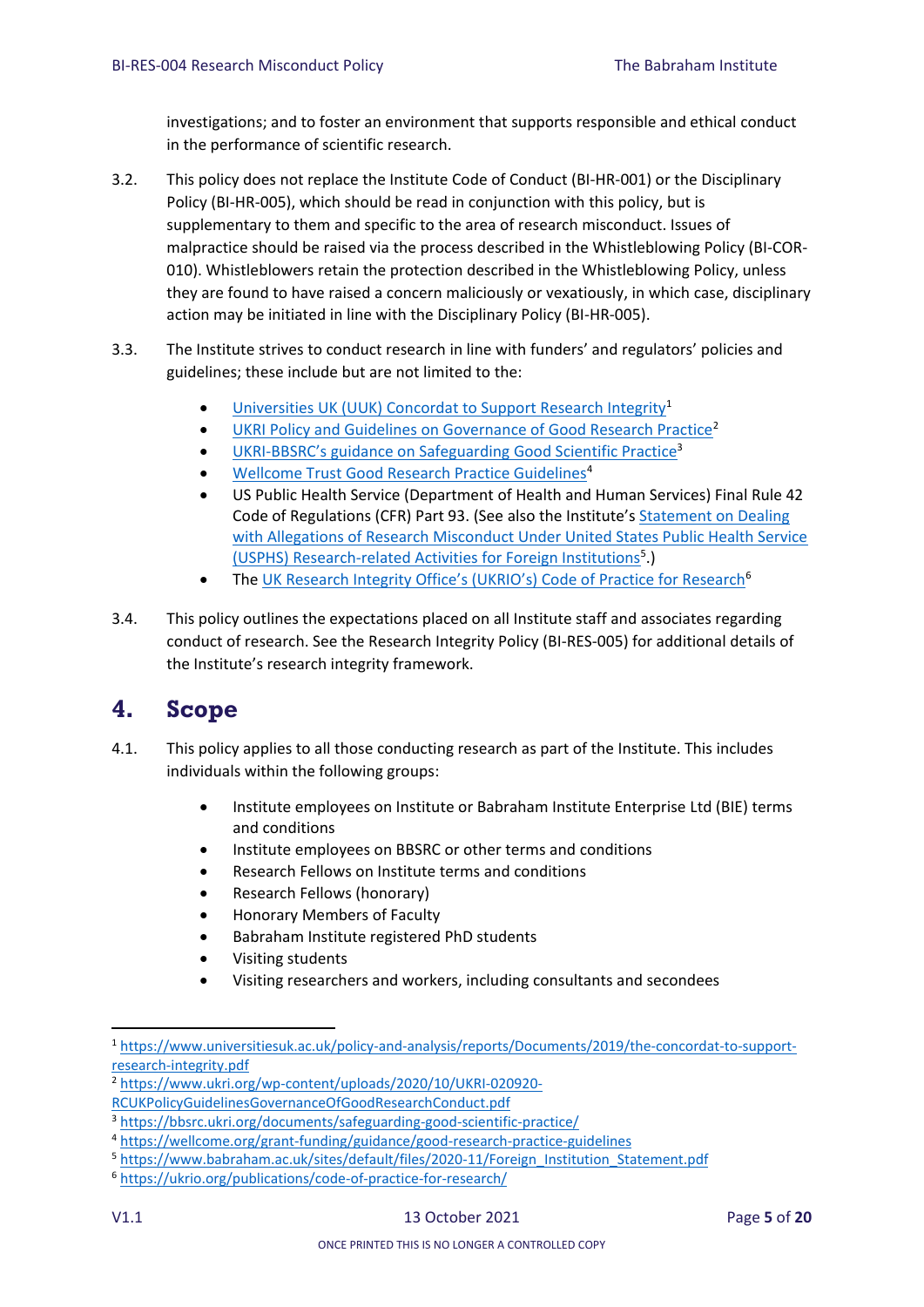- Workers provided by a third party / contractors
- 4.2. Anyone, including members of the public, may raise concerns relating to research misconduct under the Whistleblowing Policy (BI-COR-010). Investigations relating to research misconduct will then be managed under this Research Misconduct Policy.
- 4.3. If the Respondent is a Babraham Institute PhD student, the Named Person Overseeing Research Integrity (NPORI), Graduate Tutor and Head of HR will report the concern to the University of Cambridge, and the student's Cambridge College, following the preliminary assessment if it concludes that there may be a case to answer. The NPORI and University will agree on a case-by-case basis whether the allegation will be investigated under this Research Misconduct policy, the University's academic misconduct policy, or both. Information on the [University's academic misconduct policy](https://www.plagiarism.admin.cam.ac.uk/what-academic-misconduct)<sup>7</sup> and [student disciplinary policy](https://www.studentcomplaints.admin.cam.ac.uk/student-discipline)<sup>8</sup> are available on its website for reference.
- 4.3.1. If the Respondent is an Institute associate or collaborator, their employer / university will be informed following the preliminary assessment if it concludes that there may be a case to answer. The NPORI and employer / university will agree on a case-by-case basis whether the allegation will be investigated under this Research Misconduct policy or their employer / university's research misconduct policy.
- 4.4. If an individual suspects wrongdoing at an outside organisation, which is unrelated to an Institute associate or collaborator, they should use the internal procedures and / or whistleblowing policy of that organisation, contacting the organisation's HR team if necessary. The individual can also seek support and / or advice from their line manager if they are unsure how they should proceed with a complaint in an external organisation.
- 4.5. This policy is public facing on the Institute's website.

## <span id="page-5-0"></span>**5. What is research misconduct?**

- 5.1. The Institute uses the definition of research misconduct in the UUK Concordat to Support Research Integrity. Research misconduct can take many forms, including:
	- **Fabrication:** making up results, other outputs (e.g., artefacts) or aspects of research, including documentation and participant consent, and presenting and / or recording them as if they were real.
	- **Falsification:** inappropriately manipulating and / or selecting research processes, materials, equipment, data, imagery and / or consents.
	- **Plagiarism:** using other people's ideas, intellectual property or work (written or otherwise) without acknowledgement or permission.
	- **Failure to meet:** legal, ethical and professional obligations, e.g.:
		- Not observing legal, ethical and other requirements for human research participants, animal subjects, or human material or data, used in research, or for the protection of the environment.

1

<sup>7</sup> <https://www.plagiarism.admin.cam.ac.uk/what-academic-misconduct>

<sup>8</sup> <https://www.studentcomplaints.admin.cam.ac.uk/student-discipline>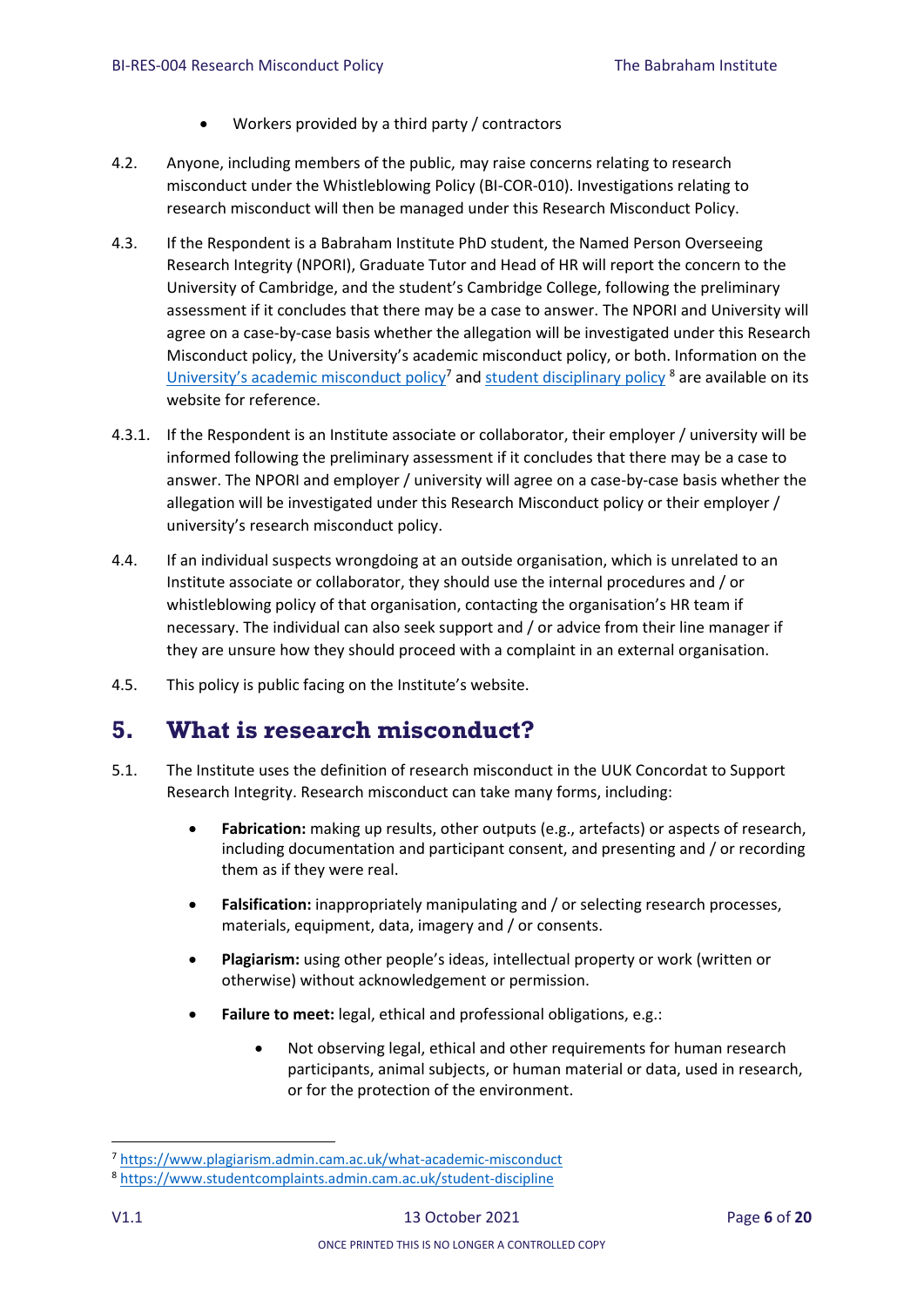- Breach of duty of care for humans involved in research whether deliberately, recklessly or by gross negligence, including failure to obtain appropriate informed consent.
- Misuse of personal data, including inappropriate disclosures of the identity of research participants and other breaches of confidentiality.
- Improper conduct in peer review of research proposals, results or manuscripts submitted for publication. This includes failure to disclose conflicts of interest; inadequate disclosure of clearly limited competence; misappropriation of the content of material; and breach of confidentiality or abuse of material provided in confidence for the purposes of peer review.
- This includes failing to meet the Institute policies that form the Institute's research integrity framework (outlined in the Research Integrity Policy [to follow]), including the Authorship Policy (BI-RES-001).

#### **Misrepresentation of:**

- Data, including suppression of relevant results / data or knowingly, recklessly or by gross negligence presenting a flawed interpretation of data.
- Involvement, including inappropriate claims to authorship or attribution of work and denial of authorship / attribution to persons who have made an appropriate contribution (see Authorship Policy BI-RES-001).
- Interests, including failure to declare competing interests of researchers or funders of a study.
- Qualifications, experience and / or credentials.
- Publication history, through undisclosed duplication of publication, including undisclosed duplicate submission of manuscripts for publication.
- **Improper dealing with allegations of misconduct:** failing to address possible infringements (e.g., failure to respond to known cases of unsuccessful validation attempts), such as attempts to cover up misconduct and reprisals against whistleblowers, or failing to adhere appropriately to agreed procedures in the investigation of alleged research misconduct accepted as a condition of funding. Improper dealing with allegations of misconduct includes the inappropriate censoring of parties through the use of legal instruments, such as non-disclosure agreements.
- 5.2. There are other forms of misconduct that may be closely connected to scientific activities. These include: sabotage of equipment or the work of others; failure to report direct and clear knowledge of research misconduct (see 7.4.1); misuse of research funding; false accusations of research misconduct by colleagues; and inappropriate disclosure of confidential information. Although these may impinge on inquiries or investigations conducted under this policy, they are more likely to be addressed directly under the Institute Disciplinary Policy (BI-HR-005). See also 9.1.5.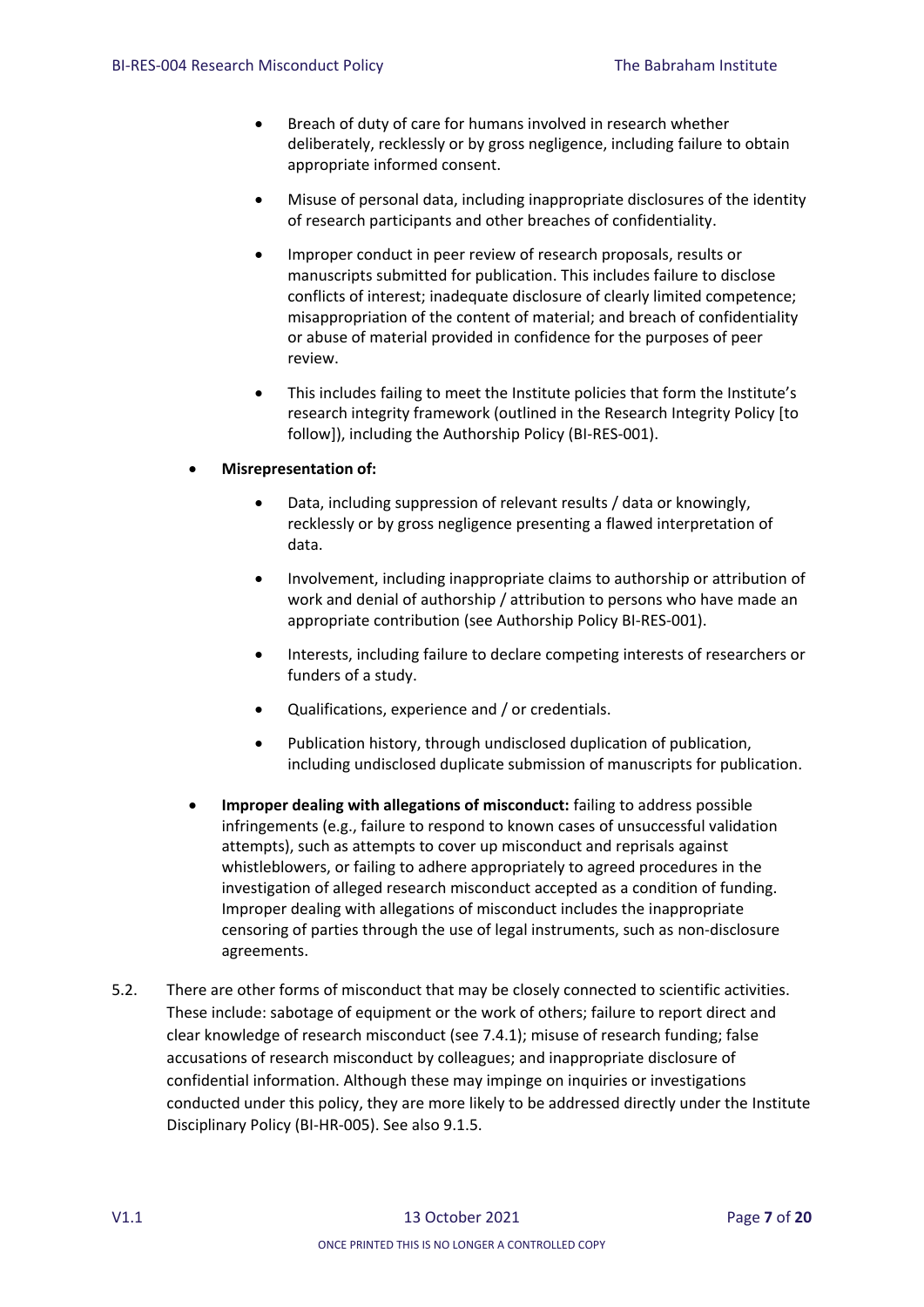5.3. Honest errors and differences in, e.g., research methodology or interpretations, do not constitute research misconduct.

## <span id="page-7-0"></span>**6. Requirements for a claim of research misconduct**

- 6.1. Anyone wishing to raise a concern is encouraged to put their name to their allegation. Anonymous disclosures are less powerful and more difficult to investigate, but will be considered by Institute in the context of the following:
	- The seriousness of the disclosure.
	- The credibility of the concern.
	- Fairness to the member of staff or associate who may be the subject of the concern raised.
	- Whether there is a likelihood that the allegation can be confirmed using reliable sources.

All concerns will be treated in confidence and every effort will be made not to reveal anyone's identity in so far as this is consistent with the proper examination and investigation of the matter. No one should seek to identify those involved where their identity has not been disclosed as part of proper examination and investigation. If it is necessary to reveal the individual's identity as part of proper examination and investigation, this will be discussed with them at the earliest possible stage of the process.

- 6.2. The Complainant may withdraw their allegation at any stage. The NPORI, in consultation with the Head of HR, may decide to continue the investigation based on assessment against the criteria in 6.1.
- 6.3. A finding of research misconduct requires that:
	- The misconduct is committed intentionally, knowingly, negligently or recklessly.
	- The allegation is justified and confirmed by the majority of the evidence gathered during the investigation.
- 6.4. In the case that a claim of research misconduct is justified, the Disciplinary Policy (BI-HR-005) will be activated.

## <span id="page-7-1"></span>**7. Roles & responsibilities**

### <span id="page-7-2"></span>**7.1. Chief Operating Officer (COO)**

- 7.1.1. The Chief Operating Officer (COO) is the confidential liaison for whistleblowers or any other person wishing to raise concerns about the integrity of research being conducted under the auspices of the Institute.
- 7.1.2. The COO is the senior person responsible for ensuring the maintenance of records in accordance with the Record Retention Policy (to follow).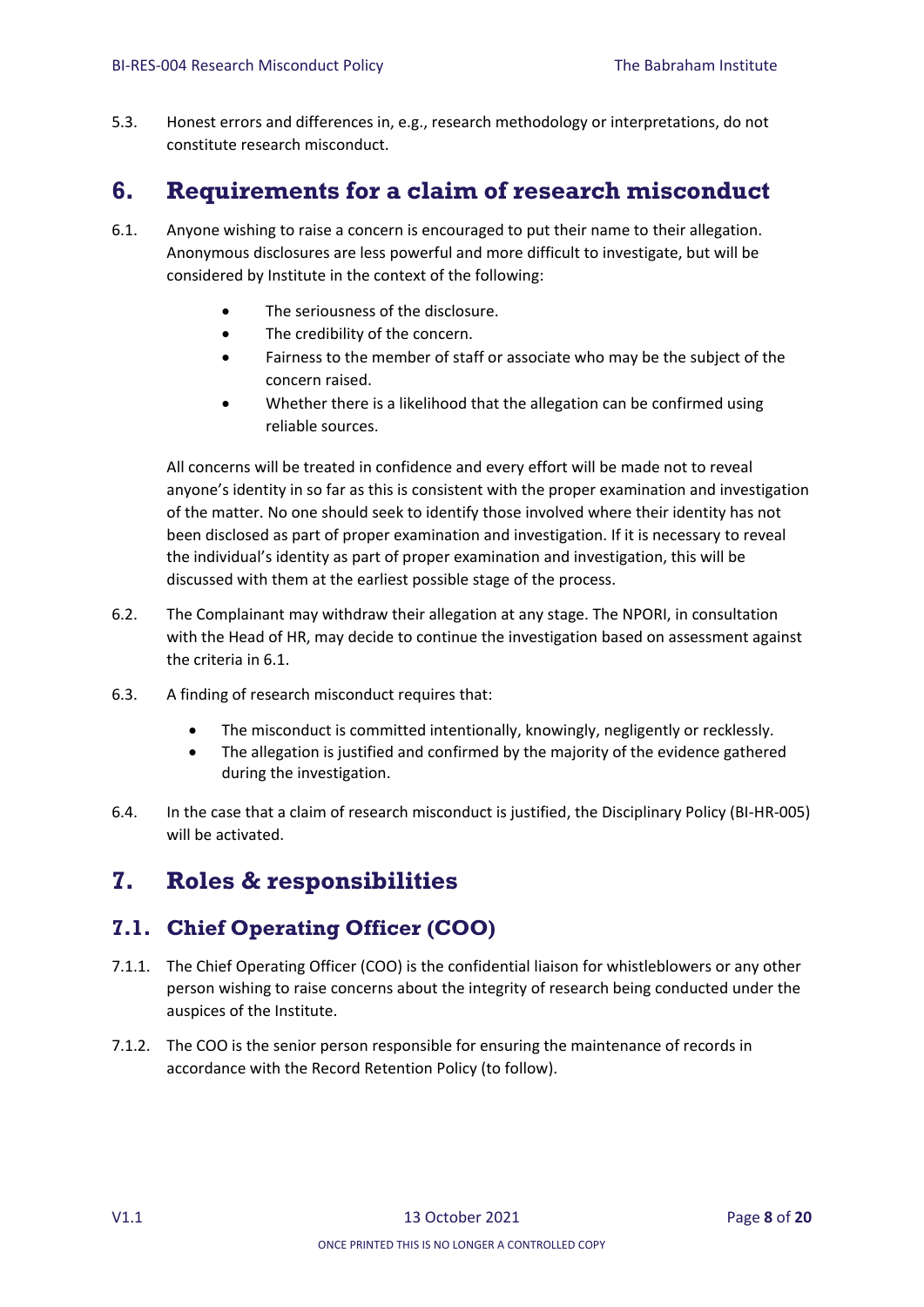### <span id="page-8-0"></span>**7.2. The Named Person Overseeing Research Integrity (NPORI)**

- 7.2.1. The Named Person Overseeing Research Integrity (NPORI) oversees research integrity at the Institute, including research misconduct. Where the NPORI has a conflict of interest or is unavailable, the Institute Director will appoint a deputy.
- 7.2.2. The NPORI or their appointed deputy has responsibility for:
	- Coordination of all procedures related to allegations of research misconduct by anyone carrying out research under the aegis of the Institute.
	- Fostering a research environment that supports responsible research (see Research Integrity Policy [to follow]).
	- Dissemination of policy and maintenance of records relating to misconduct in research according to the Record Retention Policy (to follow).
	- Overseeing the maintenance of the information record during and after the investigation.
	- Reporting on the investigation to relevant parties (e.g., the Complainant and funding bodies).
	- Appointment of Research Conduct Investigators (RCIs) or Investigative Committees to conduct inquiries and investigations into allegations of research misconduct.
	- If funding from external organisations is involved, the NPORI determines whether the law, Institute regulations, or the terms and conditions of the award:
		- Require that the funder is notified.
		- Specify the time limits applicable throughout the various procedures.
		- Require other actions to assure compliance.
	- Coordinating with all relevant members of the Institute, e.g., the Institute Director, Head of HR, the Grants Office, and other concerned parties to ensure the following:
		- Assurance of appropriate confidentiality or anonymity, fairness and objectivity of proceedings.
		- Assurance of a full and complete inquiry, investigation and resolution process in line with the Institute's Disciplinary Policy (BI-HR-005).
		- Assurance of the appropriate credentials of those appointed to the investigative process, e.g., they have no real or apparent conflicts of interest, they have the appropriate disciplinary expertise and they can give due regard to the prevailing standards of the field.
		- Maintenance of confidentiality of records, relating to the investigation and resolution of incidents of misconduct in research.
	- Taking decisions at key stages of the process.
	- Declaring any conflicts and establishing conflicts of any potential RCIs or Investigative Committee members.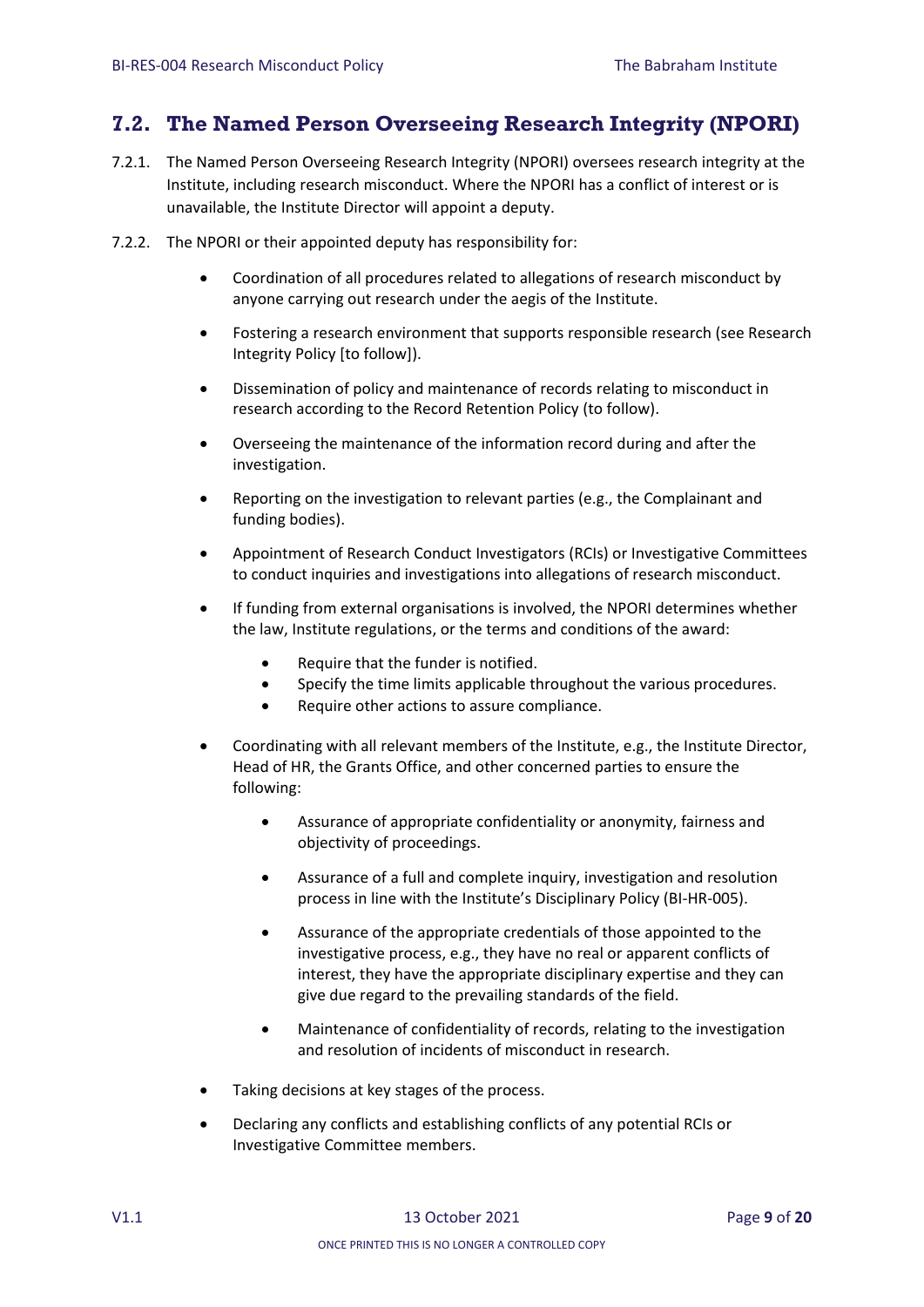- If appropriate or required, notifying concerned parties such as funders, co-authors, collaborators, editors, licensing boards, professional societies and criminal authorities of the outcome of investigation(s), taking care to clear the name of anyone falsely charged.
- Protecting, to the maximum extent possible, the positions and reputations of those persons who, in good faith, make allegations of research misconduct, and those against whom allegations of misconduct are not confirmed.
- Making efforts to restore the reputation of persons alleged to have engaged in misconduct when allegations are not upheld.
- Ensuring that the COO, Institute Director, Audit Committee and Board of Trustees are kept abreast of the investigation as appropriate.
- 7.2.3. The NPORI, in conjunction with the Head of HR, will designate one or more RCIs and delegate to them any or all of the tasks / responsibilities as detailed above.
- 7.2.4. Each RCI will need to be a member of senior management or a senior group leader with an understanding of the areas of research or support relevant to the inquiry and / or investigation.

#### <span id="page-9-0"></span>**7.3. HR**

7.3.1. HR will provide advice and support to the NPORI and RCIs during the entire process.

### <span id="page-9-1"></span>**7.4. All individuals**

- 7.4.1. All individuals must:
	- Report acts of research misconduct of which they have direct and clear knowledge. Concerns can be confidentially discussed, ahead of making a formal allegation, with the NPORI, Institute Strategic Programme (ISP) Leads, Head of HR, HR Manager, and (in the case of students) the Graduate Studies Tutor or pastoral supervisor. Concerns can also be discussed with the [UK Research Integrity Office \(UKRIO\)](http://ukrio.org/get-advice-from-ukrio/)<sup>9</sup>, as an independent third party.
	- Act in good faith with regard to allegations of research misconduct, whether in making allegations or in being required to participate in an investigation, and take reasonable steps, working with senior management as appropriate, to ensure the recommendations made by formal research misconduct Investigative Committees are implemented.
	- Handle potential instances of research misconduct in an appropriate manner; this includes reporting misconduct to employers, funders, and professional, statutory and regulatory bodies, as circumstances require.
	- Declare and act accordingly to manage conflicts of interest.

**<sup>.</sup>** <sup>9</sup> [http://ukrio.org/get-advice-from-ukrio](http://ukrio.org/get-advice-from-ukrio/)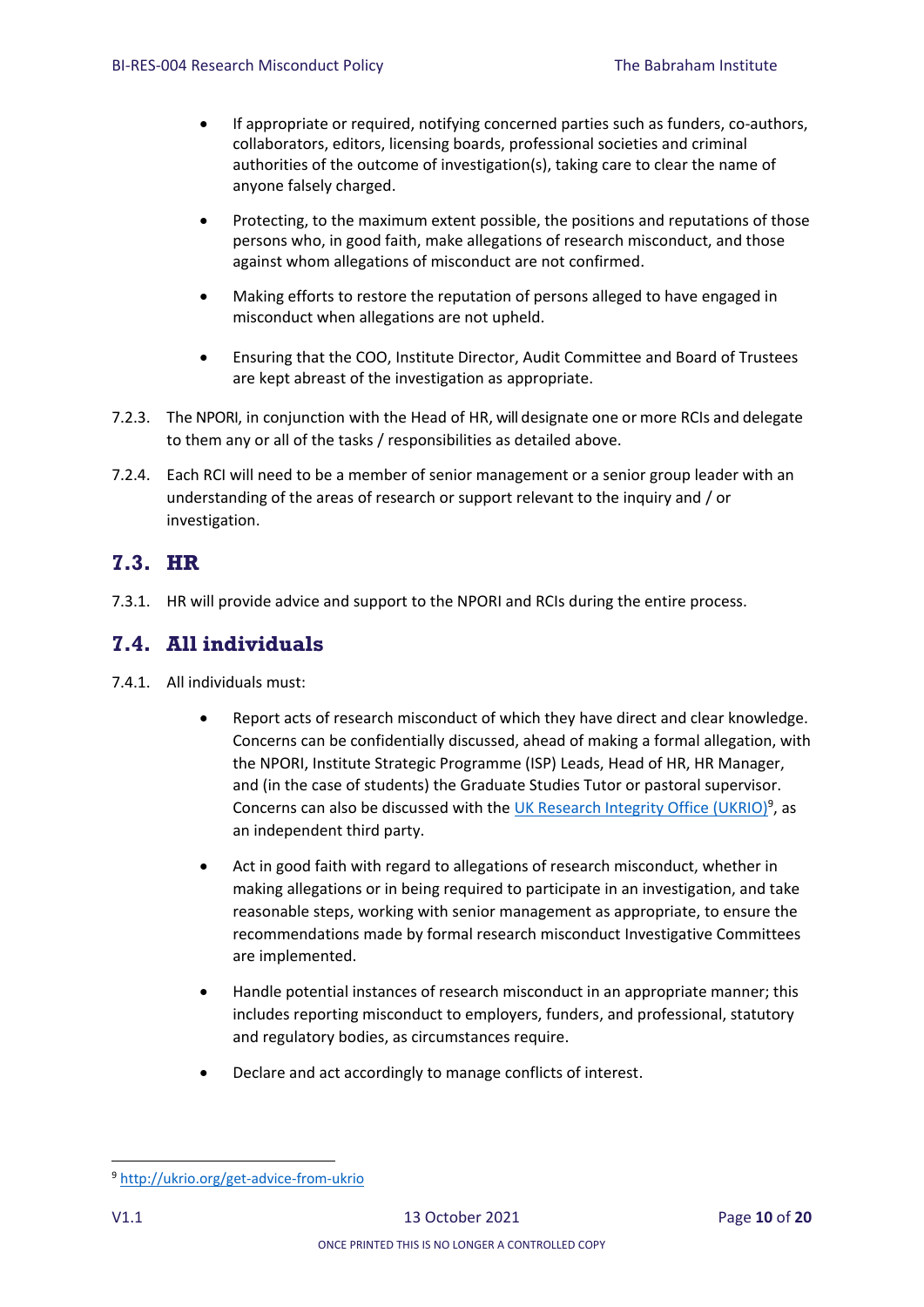## <span id="page-10-0"></span>**8. General principles**

### <span id="page-10-1"></span>**8.1. Confidentiality & record management**

- 8.1.1. Matters related to inquiries or investigations into research misconduct will be treated confidentially, as far as it is possible, allowing for fact finding and the reporting required to funding bodies (in accordance with the grant terms and conditions) or other external bodies (required by law).
- 8.1.2. At the time of notification, and in the course of the inquiry or of any subsequent investigation, the NPORI will sequester such information as is necessary to protect the integrity of the investigation.
- 8.1.3. Where appropriate, the Respondent will be provided with copies of, or reasonably supervised access to, the research records.
- 8.1.4. All records of the Institute misconduct proceeding will be retained in accordance with the Record Retention Policy (to follow).

### <span id="page-10-2"></span>**8.2. Reporting to external organisations**

- 8.2.1. If appropriate or required, the NPORI will notify concerned parties such as funders, co-authors, collaborators, editors, licensing boards, professional societies and criminal authorities of the investigation at the appropriate time, taking care to clear the name of anyone where the allegation(s) is not upheld.
- 8.2.2. In the event that the Respondent is an associate or collaborator of the Institute, their employer or, in the case of a student, affiliated University, will be informed following the preliminary assessment if it concludes that there may be a case to answer.
- 8.2.3. If, at any point during an inquiry or subsequent investigation, it is ascertained that any of the following conditions apply, the Institute will notify the appropriate authorities and / or (in accordance with the relevant grant terms and conditions) the funding body:
	- The health and / or safety of the public is at risk, including an immediate need to protect human or animal subjects.
	- Institute resources or interests are threatened.
	- Research activities should be suspended.
	- There is reasonable indication of possible violations of civil or criminal law.
	- Action is required to protect the interests of those involved in the research misconduct proceeding.
	- It is believed that the research misconduct proceeding may be made public prematurely so the Institute may need to take appropriate steps to safeguard evidence and protect the rights of those involved.
	- The research community or public should be informed.
- 8.2.4. The Institute will take appropriate administrative actions to protect relevant funds and ensure that the purpose of the funding is carried out.
- 8.2.5. When external funding is involved, the relevant organisation shall be informed that a full investigation will be started within 30 days of the NPORI's decision on whether there is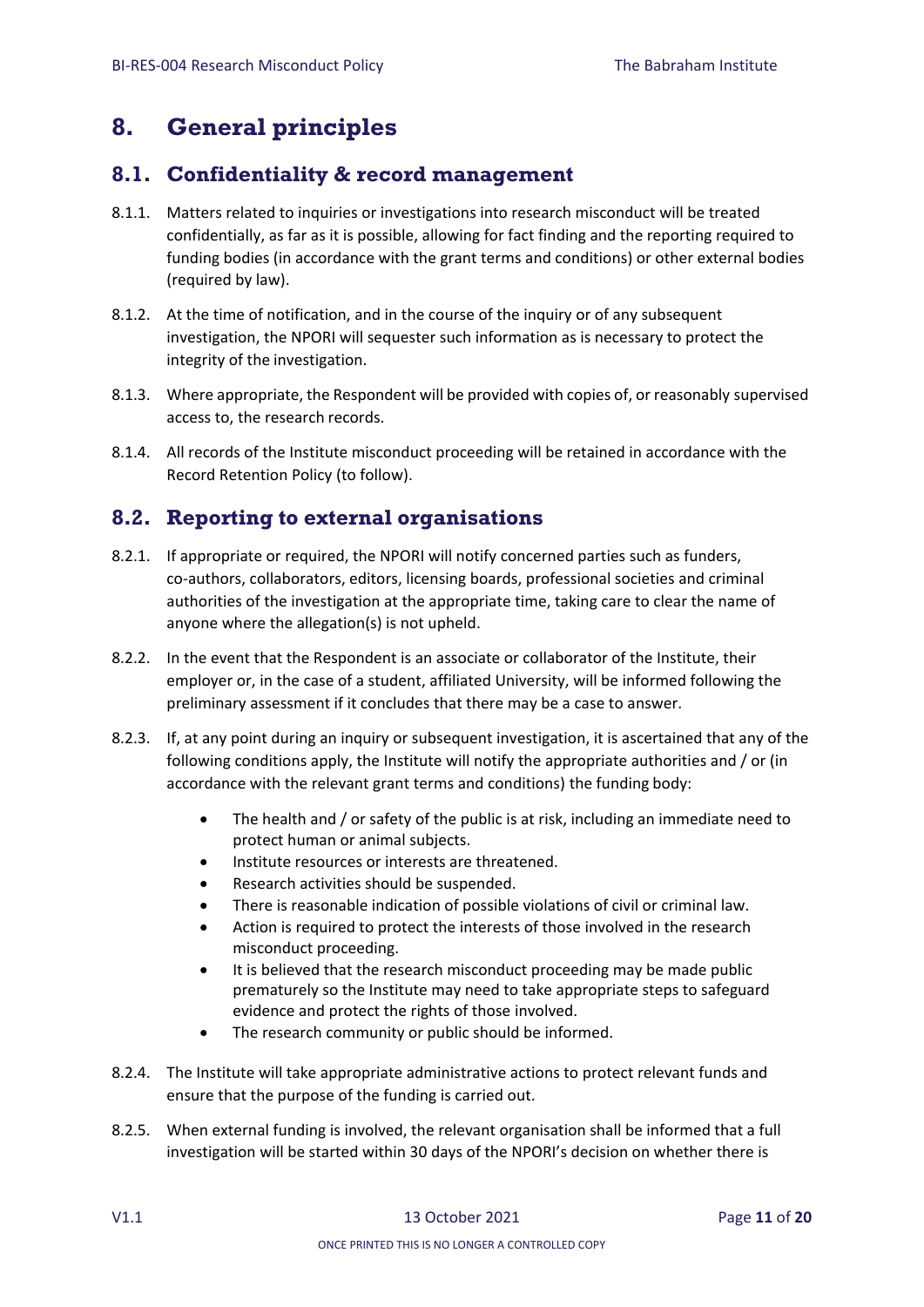sufficient evidence to warrant an investigation of research misconduct, or on the timescale outlined in the relevant grant terms and conditions.

- 8.2.6. If an investigation is closed before its completion, a report, including the reasons for such an action, should be made to those funding bodies that require it. The Institute will notify relevant funding bodies if, during the course of the investigation, facts are disclosed that may affect current or potential funding for the Respondent under investigation or that the funding body needs to know to ensure appropriate use of its funds.
- 8.2.7. On completion, when the Investigative Committee's report and the Respondent's comments have been received, the NPORI, if appropriate and / or required, will communicate the Committee's report and findings to relevant external bodies. Based upon a reading of the Investigative Report and any comments thereon, the NPORI, in consultation with the RCI and Head of HR will determine whether there is a case to answer. If there is a case to answer the NPORI, in consultation with the Head of HR, will appoint a Disciplinary Hearing Panel, which upon reviewing the Investigative Report and associated evidence, will determine whether research misconduct has been committed and if so what sanction will be applied (see the Institute's Disciplinary Policy [BI-HR-005] for more information). The NPORI will issue a final report to any funding body that requires it. The final report will describe the policies and procedures under which the investigation was conducted, how and from whom information was obtained, the findings, and the basis for the findings, and include an accurate summary of the views of the Respondent, as well as a description of any sanctions taken by the Institute and external organisations, if relevant. Documentation to substantiate an investigation's findings will also be made available if required.
- 8.2.8. The NPORI shall report any disciplinary measures taken by the Institute to any funding body that requires it.

## <span id="page-11-0"></span>**9. Inquiries & investigations into allegations of misconduct in research**

### <span id="page-11-1"></span>**9.1. Reporting observed or suspected research misconduct**

- 9.1.1. The COO is the confidential liaison for whistleblowers or any other person wishing to raise concerns about the integrity of research being conducted under the auspices of the Institute. See the Whistleblowing Policy (BI-COR-010) for details of how to report a concern.
- 9.1.2. The COO (or appointed deputy) will raise the concern with the NPORI, who oversees all research integrity at the Institute, as soon as possible. If the NPORI has a conflict of interest, the concern will be raised with the Institute Director (or, if necessary, another member of BEC), who shall appoint a deputy.
- 9.1.3. An allegation must, in addition to stating the nature of the suspected misconduct, present corroborative evidence of research misconduct.
- 9.1.4. Within five working days, the NPORI (or appointed deputy) will formally acknowledge receipt of the allegation and advise the Complainant of the procedure that will be followed. They will also inform the Complainant that if the allegation proceeds to a disciplinary hearing, the Respondent will be told the identity of the Complainant.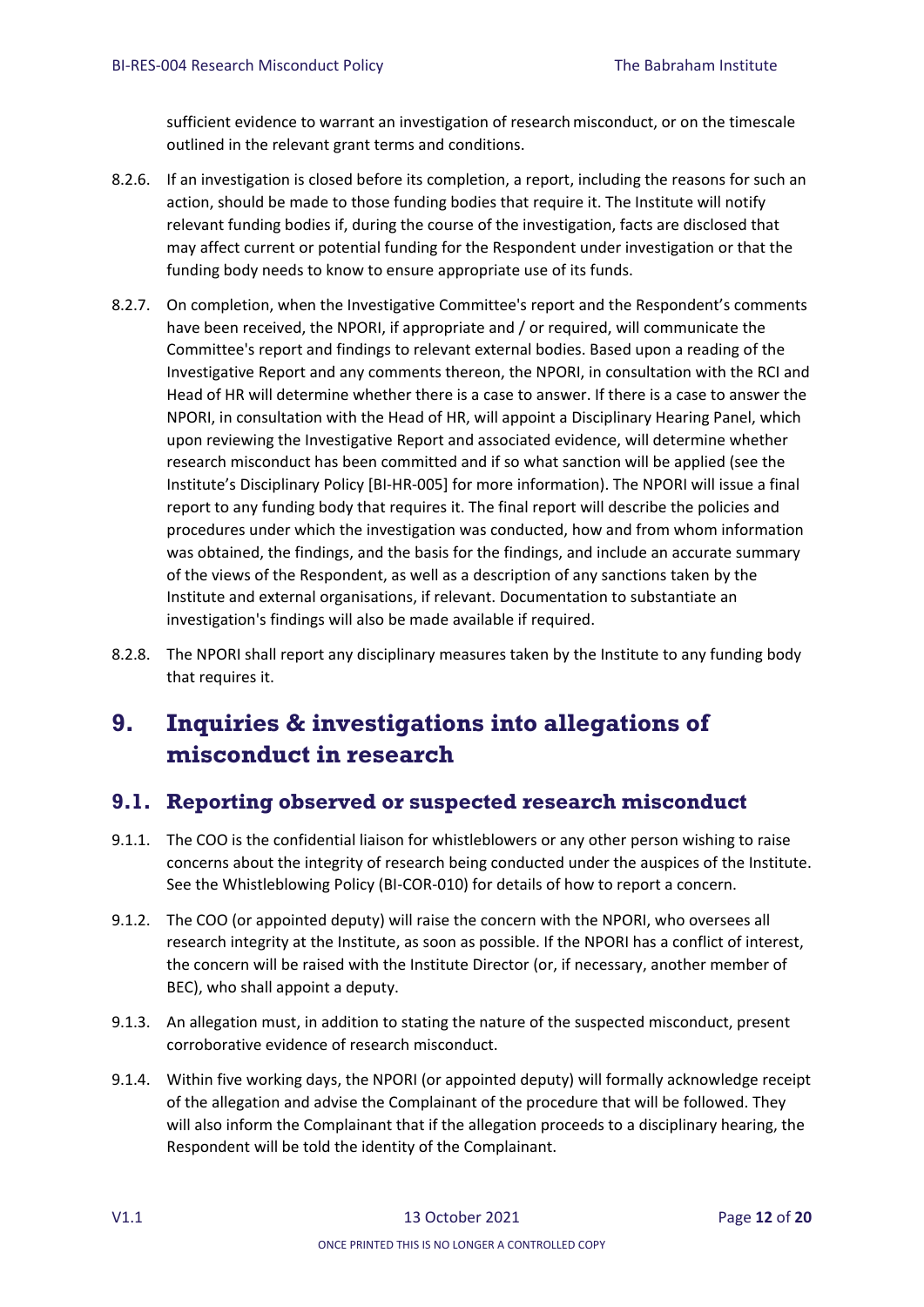- 9.1.5. If an individual is unsure whether a suspected incident falls within the definition of research misconduct, they can first contact the NPORI to discuss the suspected misconduct informally. If the circumstances described do not meet the definition of research misconduct, the NPORI will refer the individual or allegation to the appropriate Institute Office with responsibility for resolving the problem.
- 9.1.6. The informal discussion of potential research misconduct, as well as all subsequent stages in this procedure will be, as far as is feasible, treated as strictly confidential.
- 9.1.7. The following describes procedures to be followed once a formal allegation or other evidence of misconduct is received through the Whistleblowing Policy (BI-COR-010). The full process is expected to take under one year.

#### <span id="page-12-0"></span>**9.2. Preliminary assessment**

- 9.2.1. An acknowledgement of receipt, including next steps, will be sent by the NPORI to the Complainant within five working days.
- 9.2.2. The NPORI, together with the Head of HR, will aim to assess the reported incident within ten working days of receipt to determine if it constitutes a *bona fide* allegation of research misconduct—i.e., does the alleged incident fit the definition of research misconduct and is the evidence sufficiently credible and specific to identify a case of research misconduct?
- 9.2.3. Where the allegations concern situations that require rapid action to prevent further risk or harm to staff, participants or other persons, suffering to animals or negative environmental consequences, the NPORI will take rapid appropriate action to ensure that any such potential or actual danger / illegal activity / risk is prevented / eliminated. This may include, in communication with the Head of HR, suspending the Respondent pending investigation. In taking such actions, the NPORI will make clear to all parties that the actions taken are not to be regarded as disciplinary action and do not in themselves indicate that the allegation is considered to be true.
- 9.2.4. If it is concluded that a *bona fide* allegation of research misconduct has been made, the misconduct procedure enters an inquiry phase. If it is concluded that the allegation is not research misconduct, the decision should be reported in writing to the Complainant.

### <span id="page-12-1"></span>**9.3. Inquiry**

- 9.3.1. Following the preliminary assessment, the NPORI will appoint one ormore persons(the RCI or RCIs) to conduct an inquiry to determine whether there is sufficient substance to the allegation to warrant a formal investigation.
- 9.3.2. The purpose of the inquiry is not to reach a final conclusion as to whether misconduct occurred or who was responsible. This preliminary phase of information gathering and factfinding should take no more than 60 calendar days from the original receipt of the allegation unless circumstances clearly warrant a longer period. If the inquiry phase must be extended beyond 60 days, the reasons for doing so should be documented and communicated to relevant individuals (e.g., the Complainant, Respondent, etc.).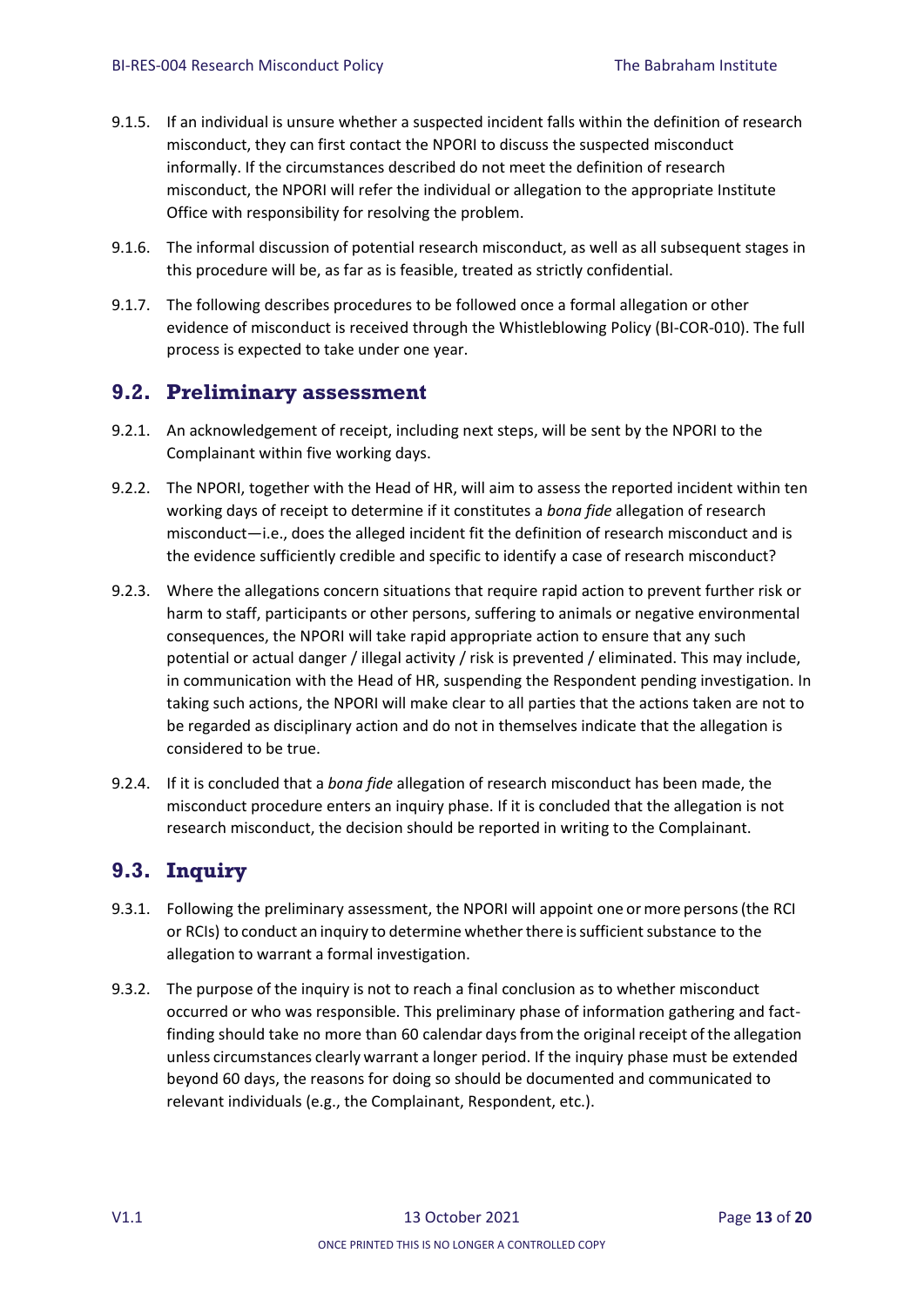- 9.3.3. The NPORI notifies the Respondent at a confidential meeting that an inquiry is being undertaken. This meeting will include a representative from HR and will detail the:
	- Nature of the misconduct allegation(s)
	- Procedure and timetable that will be followed
	- Identity of research conduct investigator(s)

At this meeting, the Respondent will be given an opportunity to make an initial response.

- 9.3.4. The Respondent may be accompanied at the inquiry meeting by an employee or appropriate representative agreed in advance with the NPORI. Should there be multiple Respondents, each will be informed separately and invited to separate meetings and the identity of other Respondents not disclosed.
- 9.3.5. The Respondent has five working days to challenge, in writing, the appointment of the RCI based on bias, conflict of interest or relevant expertise. The NPORI will determine whether to replace the RCI with a qualified substitute.
- 9.3.6. The RCI will conduct the inquiry and prepare a written report of the inquiry that describes the evidence that was reviewed, summarises any interviews that were conducted, and includes the conclusions of the inquiry.
- 9.3.7. The Respondent shall be given a copy of the inquiry report (redacted if necessary to protect confidentiality) and will be invited to comment in writing within ten working days. Any comments must be supported by evidence. When comments are provided they will be included in the record.
- 9.3.8. Within ten working days of receipt of the inquiry report and any comments from Respondent, the NPORI in consultation with the RCI lead will decide whether a full (formal) investigation is warranted or not, and document the justification. In the event that there is no case to answer, an explanation will be provided to the Complainant and Respondent. Records of the inquiry, including all documentary evidence, interview notes, the inquiry report, and the NPORI's or RCI's written justification shall be maintained in accordance with the Institute's Record Retention Policy (to follow).
- 9.3.9. If it is determined that there is sufficient evidence to warrant a formal investigation, the NPORI shall initiate a full investigation.

### <span id="page-13-0"></span>**9.4. Full investigation**

- 9.4.1. The NPORI, in conjunction with the Head of HR, appoints an Investigative Committee, which will include the original RCI. This Committee will consist of a minimum of three members, including the original RCI(s) and external representation, to explore the allegation fully and gather further evidence.
- 9.4.2. Efforts will be made to ensure that the selection of the Investigative Committee membership is appropriate to the situation and sensitive to diversity. For example, if the Respondent is:
	- An ISP Lead, group leader or Head of Facility, it will be constituted from members of the Babraham Executive Committee (BEC), and contain two or more members. (Larger committees may be appointed if, in the opinion of the NPORI, it would facilitate the investigation.)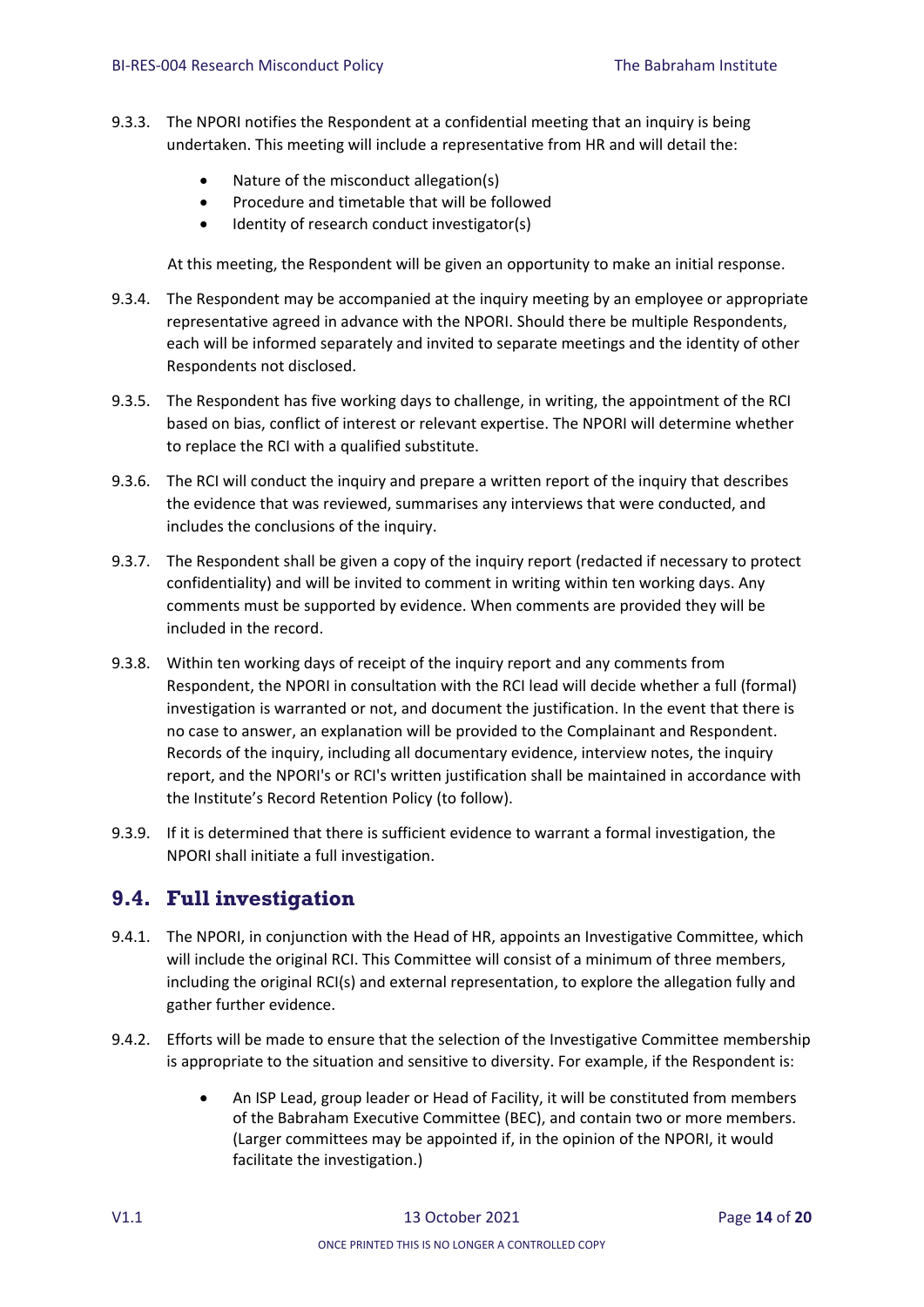- An academic researcher (research assistants, postdoctoral researchers, visiting research, Honorary Member of Faculty, facility staff etc.), it will, typically, include a member of the researcher's relevant peer group, plus one or two members of BEC.
- A Babraham Institute PhD student, the NPORI, after consultation with the University of Cambridge, appoints an Investigative Committee of a member of the Graduate Committee and at least two members of BEC.
- 9.4.3. The investigation phase should be completed within 120 calendar days from the appointment of the Investigative Committee, unless circumstances warrant a longer period. If the investigation stage is extended beyond 120 days, the reasons for doing so should be documented and communicated appropriately. If a funding organisation requires an extension to the length of the investigation beyond 120 days, it must send the Institute a request. The extension request should include an explanation for the delay, an interim report on the progress to date, an outline of what remains to be done, and an estimated date of completion.
- 9.4.4. The RCI will notify the Respondent in writing that a full investigation is being undertaken, will inform them of the allegations that are under investigation, as well as of the composition of the Investigative Committee and the procedures that will be followed in the course of the investigation. In the event that new allegations arise in the course of the investigation, the Respondent will be notified in writing.
- 9.4.5. The Respondent has five working days to challenge, in writing, the Investigative Committee's membership based on bias, conflict of interest or relevant expertise. The NPORI will determine whether to replace the challenged member with a qualified substitute.
- 9.4.6. The investigation will normally include examination of relevant documents, including (but not necessarily limited to) all electronic and hard copy versions of relevant research data and proposals, publications, correspondence, and memoranda. Typically, the Investigative Committee will conduct interviews as part of its fact-finding process, including interviews with the Complainant and with the Respondent. Investigators shall create and maintain records of their interviews, the contents of which are agreed by all participants.
- 9.4.7. All individuals affected by the investigation will be accorded confidential treatment, as far as is reasonably practicable, allowing for fact-finding and the reporting required to funding bodies.
- 9.4.8. When the investigation is completed, the Chair of the Investigative Committee shall prepare, and submit to the NPORI, a written report of the results, reviewing the facts, and stating the Committee's findings. The NPORI shall make the report available to the Respondent for comment. In a separate communication to the NPORI, the Investigative Committee shall offer its recommendations with respect to disciplinary measures, if any. The person(s) accused shall have 21 calendar days to submit to the NPORI comments on the investigative report.
- 9.4.9. The NPORI decides in consultation with the Chair of the Investigative Committee and the Head of HR whether or not to proceed to the imposition of disciplinary measures.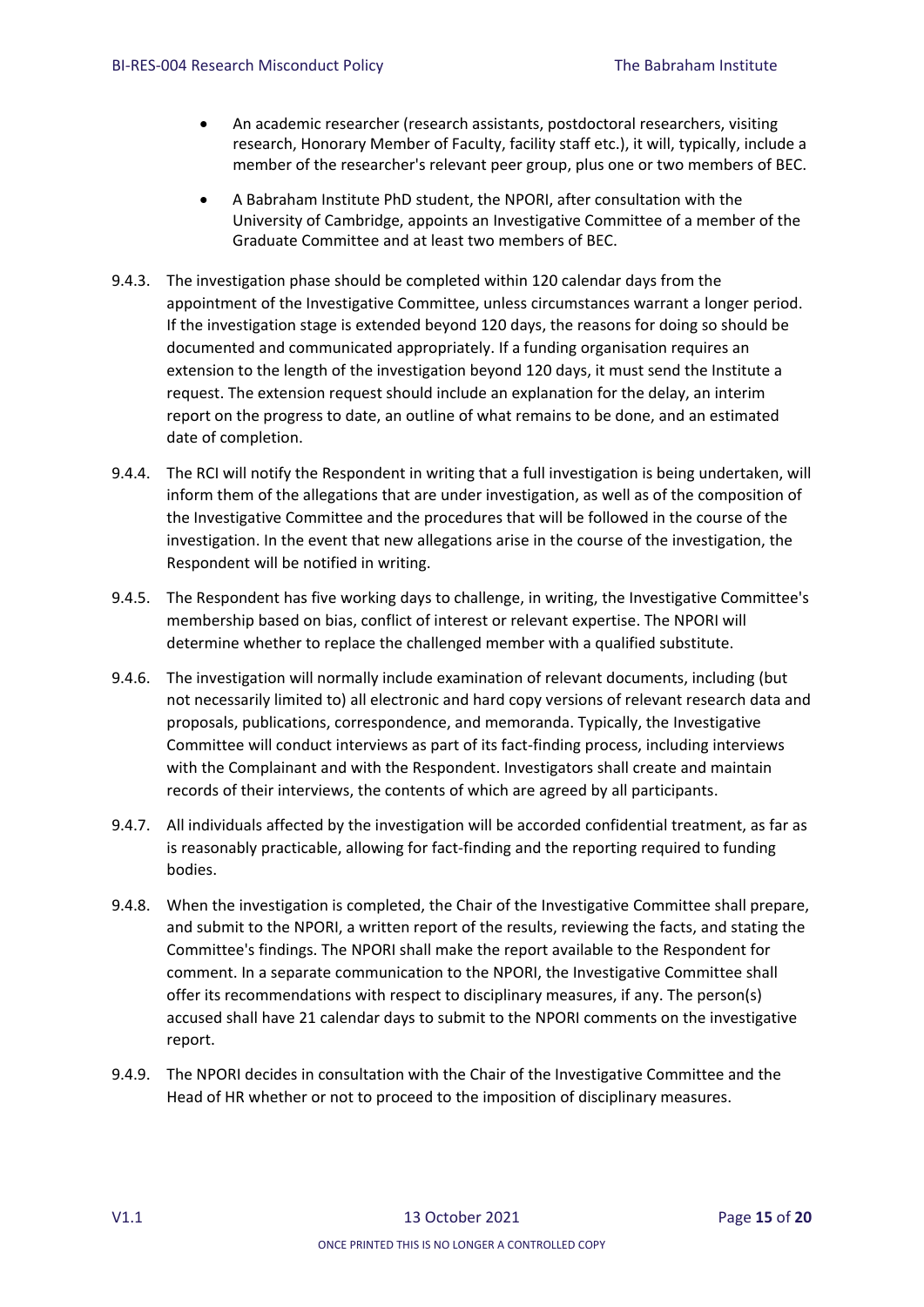## <span id="page-15-0"></span>**10. Disciplinary procedures**

10.1. If disciplinary measures are to be initiated, the Institute Disciplinary Policy (BI-HR-005) will be activated and followed from the Disciplinary Hearing (section 7.5) stage onwards.

## <span id="page-15-1"></span>**11. Appeals procedure**

- 11.1. All those involved (e.g., Complainant, Respondent etc.) have the right to appeal against the outcome of the inquiry or full investigation. The purpose of the appeal is to review the outcome of the investigation and the basis upon which the original decision was made. The appeal procedure for the Respondent is articulated in the Institute's Disciplinary Policy (BI-HR-005, section 7.9) the procedure for the Complainant is articulated in the Institute's Whistleblowing Policy (BI-COR-010, section 11).
- 11.2. The possible outcomes are as follows:
	- Uphold the current decision, i.e., confirm the original outcome, thereby rejecting the appeal.
	- Amend the current decision, i.e., substitute an alternative form of action. The decision could be changed in some way, e.g., any actions required might be redefined in some way.
	- Overturn the current decision, i.e., set aside the original decision, thereby upholding the individual's appeal.

## <span id="page-15-2"></span>**12. Further information**

- 12.1. This policy will be reviewed regularly to incorporate any changes, legislative or otherwise. The next review date is specified on the cover sheet.
- 12.2. Associated policies, procedures and guidance are listed on the cover sheet. The Policy Owner named on the cover sheet can be contacted with any queries.
- 12.3. This policy may be varied, withdrawn or replaced at any time by the Institute at its absolute discretion.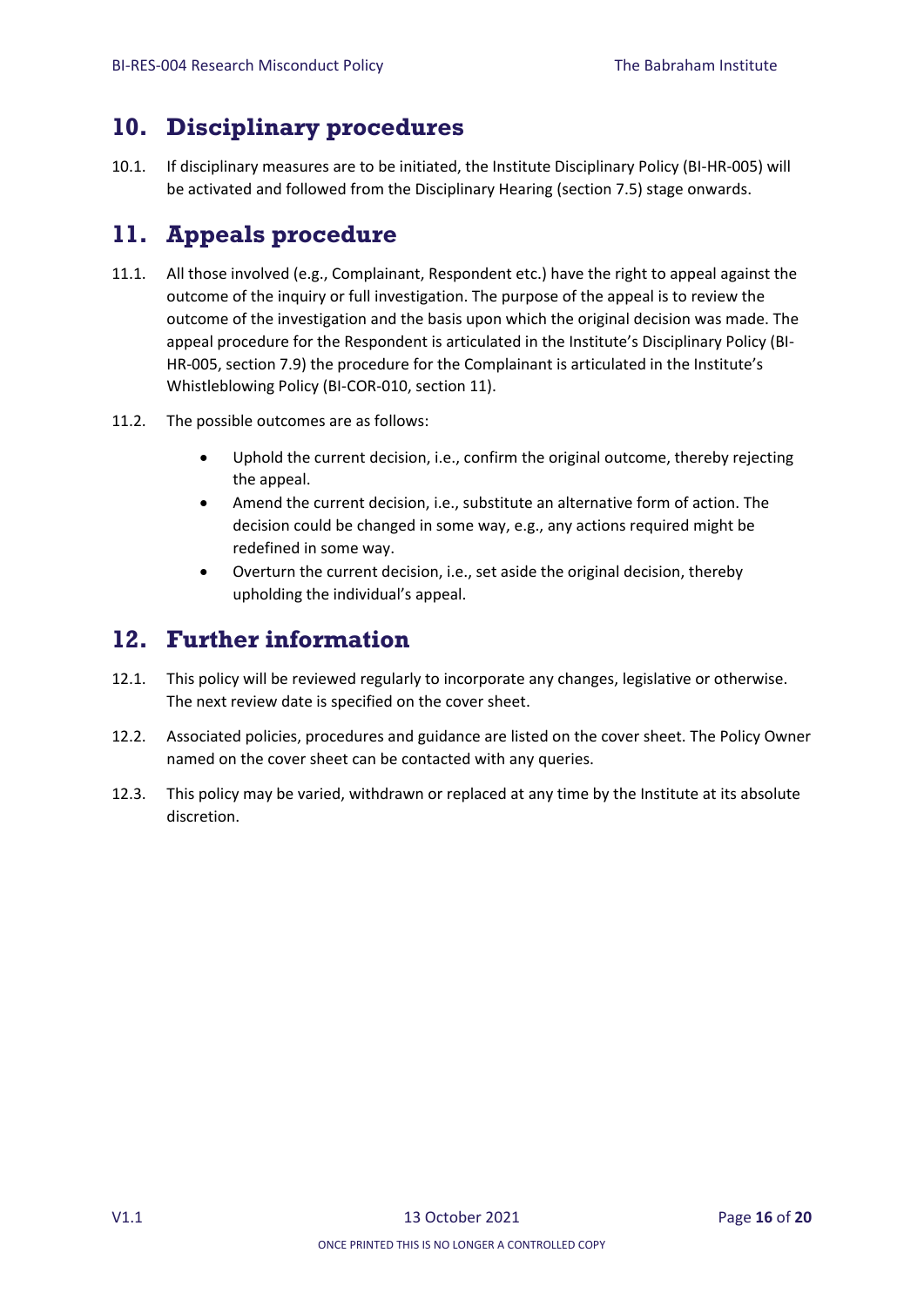## <span id="page-16-0"></span>**Appendix 1 – Procedure flowchart**

To be read in conjunction with this Research Misconduct Policy (BI-RES-004), the Code of Conduct (BI-HR-001), Disciplinary Policy (BI-HR-005) and Whistleblowing Policy (BI-COR-010).

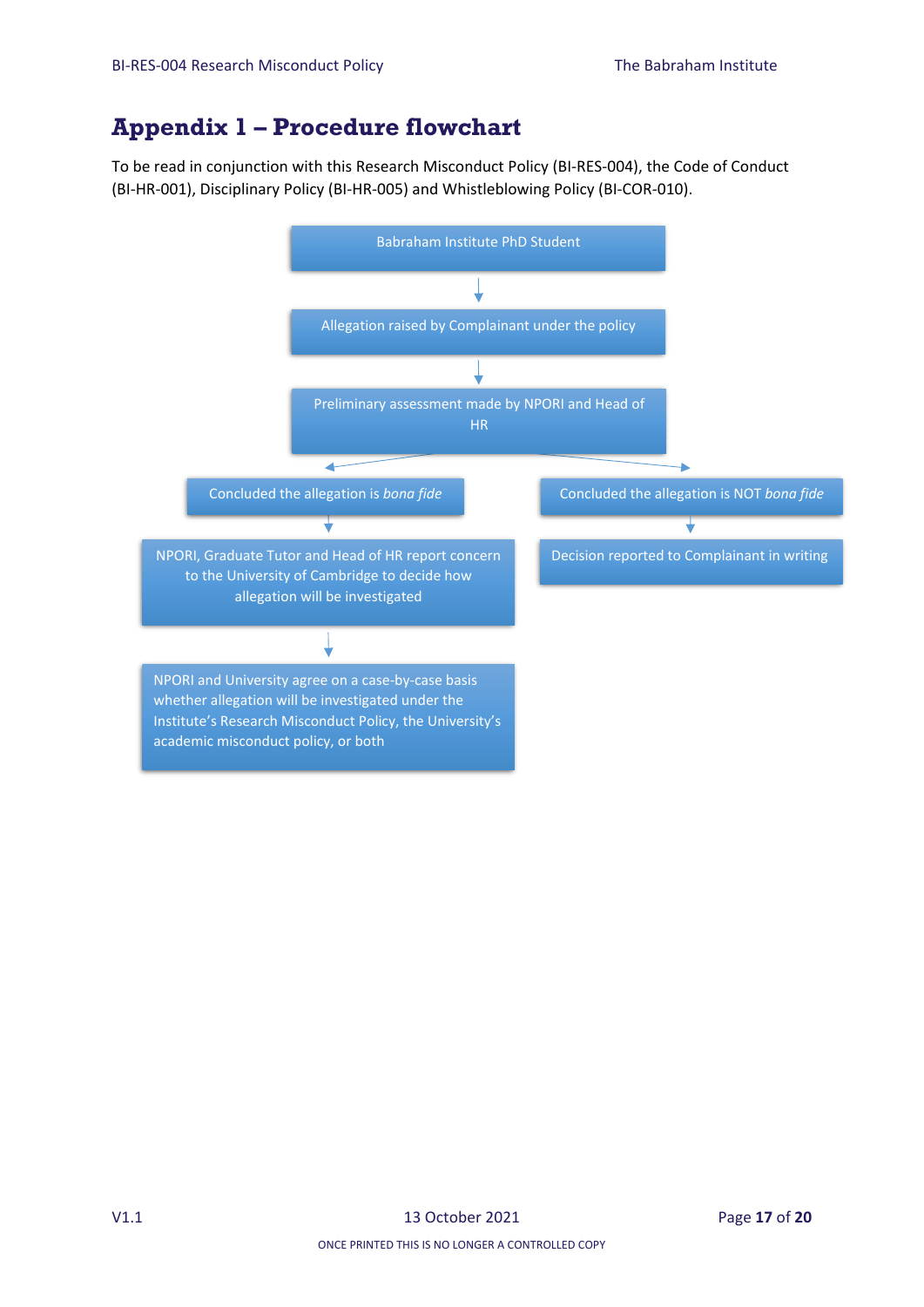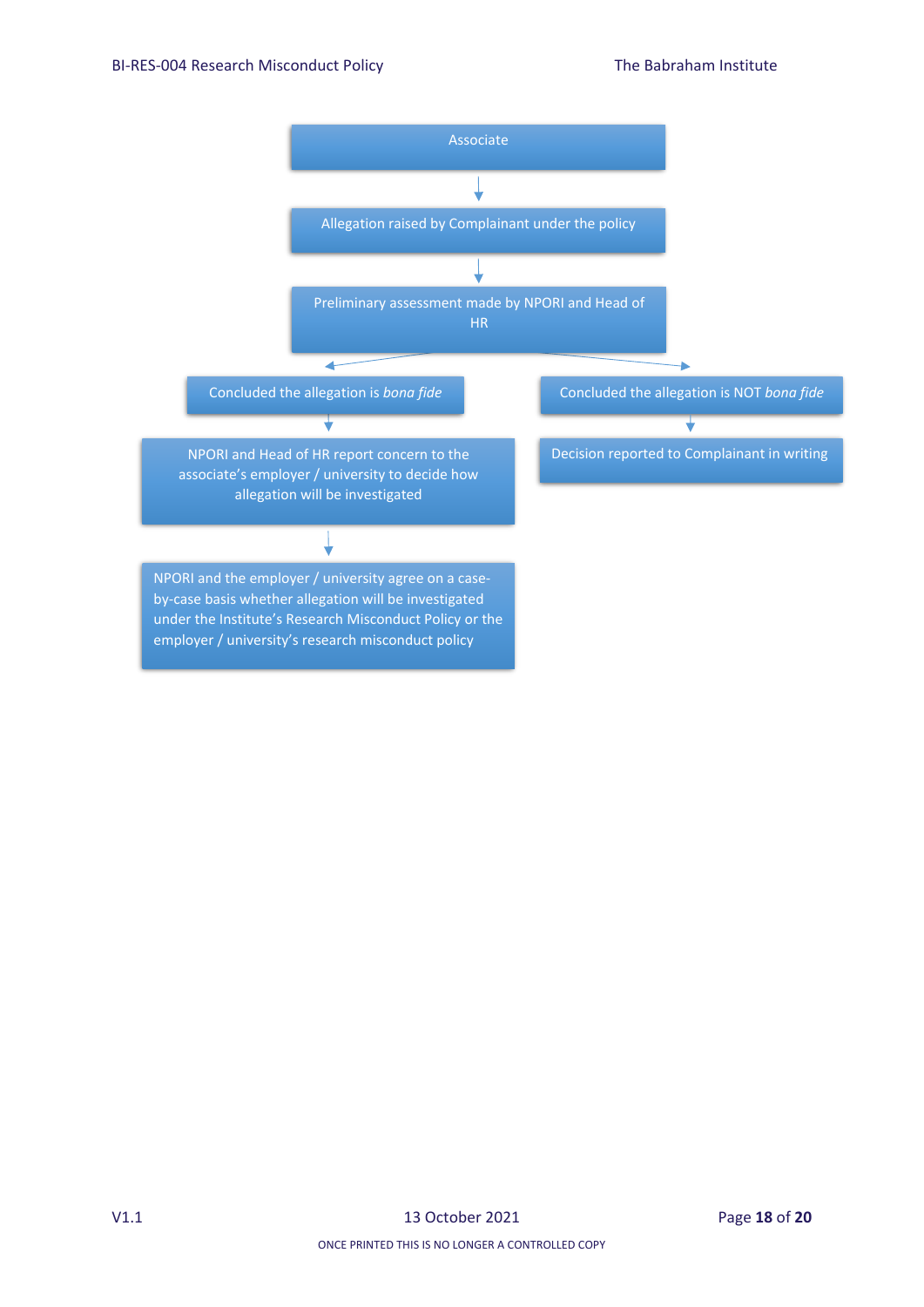

ONCE PRINTED THIS IS NO LONGER A CONTROLLED COPY